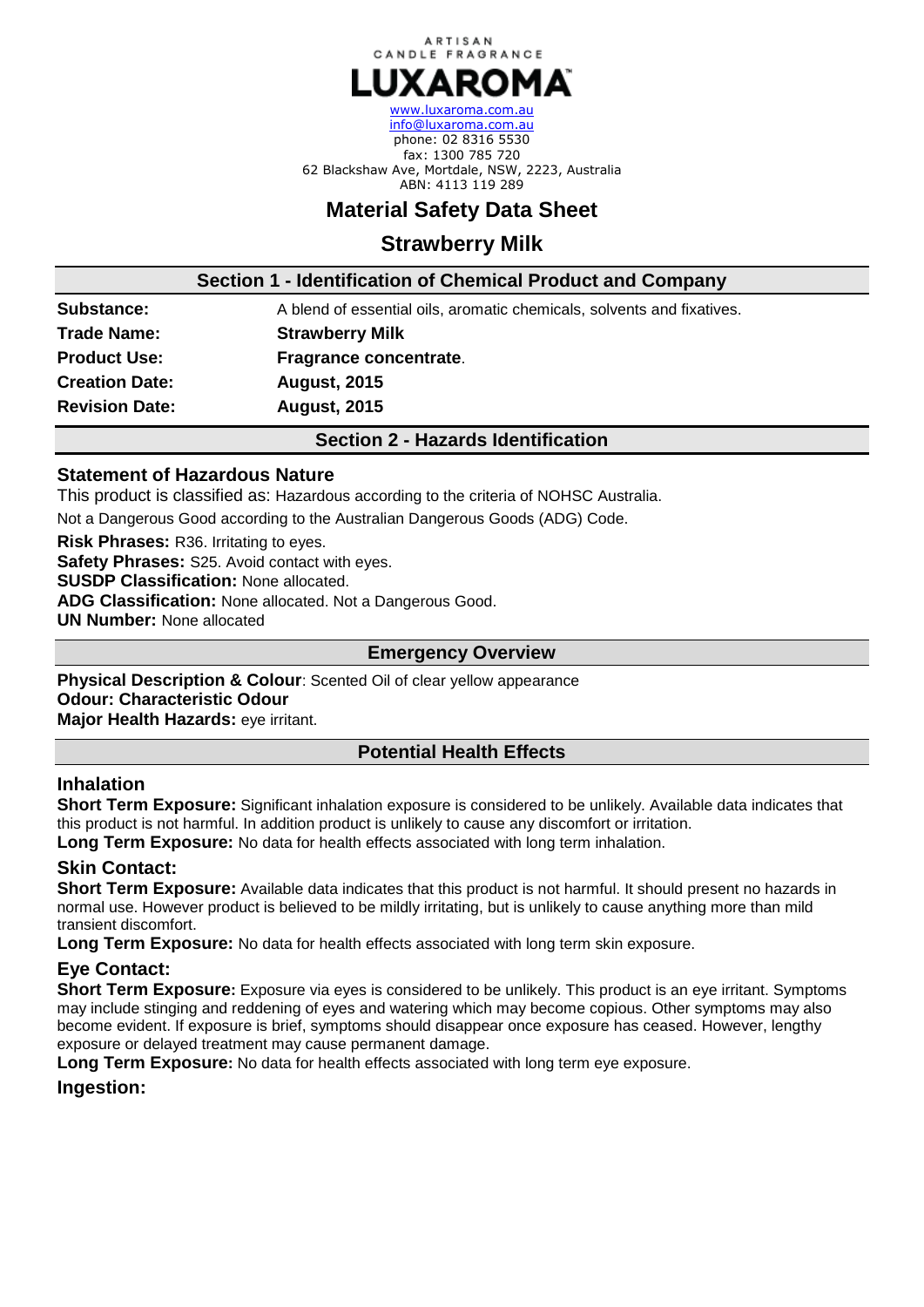**Short Term Exposure:** Significant oral exposure is considered to be unlikely. This product is unlikely to cause any irritation problems in the short or long term.

**Long Term Exposure:** No data for health effects associated with long term ingestion.

## **Carcinogen Status:**

**NOHSC:** No significant ingredient is classified as carcinogenic by NOHSC. **NTP:** No significant ingredient is classified as carcinogenic by NTP.

**IARC:** No significant ingredient is classified as carcinogenic by IARC.

| Section 3 - Composition/Information on Ingredients |               |        |  |                                                      |
|----------------------------------------------------|---------------|--------|--|------------------------------------------------------|
| <b>Ingredients</b>                                 | <b>CAS No</b> | Conc.% |  | $TWA$ (mg/m <sup>3</sup> ) STEL (mg/m <sup>3</sup> ) |

**Classified** 

This is a commercial product whose exact ratio of components may vary slightly. Minor quantities of other non hazardous ingredients are also possible.

The TWA exposure value is the average airborne concentration of a particular substance when calculated over a normal 8 hour working day for a 5 day working week. The STEL (Short Term Exposure Limit) is an exposure value that should not be exceeded for more than 15 minutes and should not be repeated for more than 4 times per day. There should be at least 60 minutes between successive exposures at the STEL. The term "peak "is used when the TWA limit, because of the rapid action of the substance, should never be exceeded, even briefly.

# **Section 4 - First Aid Measures**

## **General Information:**

You should call The Poisons Information Centre if you feel that you may have been poisoned, burned or irritated by this product. The number is 13 1126 from anywhere in Australia (0800 764 766 in New Zealand) and is available at all times. Have this MSDS with you when you call.

**Inhalation:** First aid is not generally required. If in doubt, contact a Poisons Information Centre or a doctor.

**Skin Contact:** Blot or brush away excess chemical. Wash gently and thoroughly with water (use non-abrasive soap if necessary) for 10 minutes or until chemical is removed. Under running water, remove contaminated clothing, shoes and leather goods (e.g. watchbands and belts). If irritation persists, repeat flushing and obtain medical advice.

**Eye Contact:** Quickly and gently blot or brush away product. Immediately flush the contaminated eye(s) with lukewarm, gently flowing water until the product is removed or until a few minutes after irritation has ceased, while holding the eyelid(s) open. Take care not to rinse contaminated water into the unaffected eye or onto the face. Obtain medical advice if irritation becomes painful or lasts more than a few minutes.

**Ingestion:** If product is swallowed or gets in mouth, wash mouth with water and give some water to drink. If symptoms develop, or if in doubt contact a Poisons Information Centre or a doctor.

# **Section 5 - Fire Fighting Measures**

**Fire and Explosion Hazards**: This product is classified as C1 combustible. There is a slight risk of an explosion from this product if commercial quantities are involved in a fire. Firefighters should take care and appropriate precautions. Any explosion will likely spread the fire to surrounding materials. Water spray may be used to cool drums involved in a fire, reducing the chances of an explosion. Violent steam generation or eruption may occur upon application of direct water stream on hot liquids. Vapours from this product are heavier than air and may accumulate in sumps, pits and other low-lying spaces, forming potentially explosive mixtures. They may also flash back considerable distances.

Fire decomposition products from this product may be toxic if inhaled. Take appropriate protective measures. **Extinguishing Media:** Preferred extinguishing media are carbon dioxide, dry chemical, foam. Foam is the preferred medium for large fires. Ensure that no spillage enters drains or water courses.

| Fire Fighting: If a significant quantity of this product is involved in a fire, call the fire brigade. |                 |  |  |  |
|--------------------------------------------------------------------------------------------------------|-----------------|--|--|--|
| <b>Flash point:</b>                                                                                    | $82^{\circ}$ C  |  |  |  |
| <b>Upper Flammability Limit:</b>                                                                       | No data.        |  |  |  |
| <b>Lower Flammability Limit:</b>                                                                       | No data.        |  |  |  |
| <b>Autoignition temperature:</b>                                                                       | C1 combustible. |  |  |  |

#### **Section 6 - Accidental Release Measures**

**Accidental release:** In the event of a major spill, prevent spillage from entering drains or water courses. Wear full protective clothing including eye/face protection. All skin areas should be covered. See below under Personal Protection regarding Australian Standards relating to personal protective equipment. No special recommendations for clothing materials. If there is a significant chance that vapours or mists are likely to build up in the cleanup area, we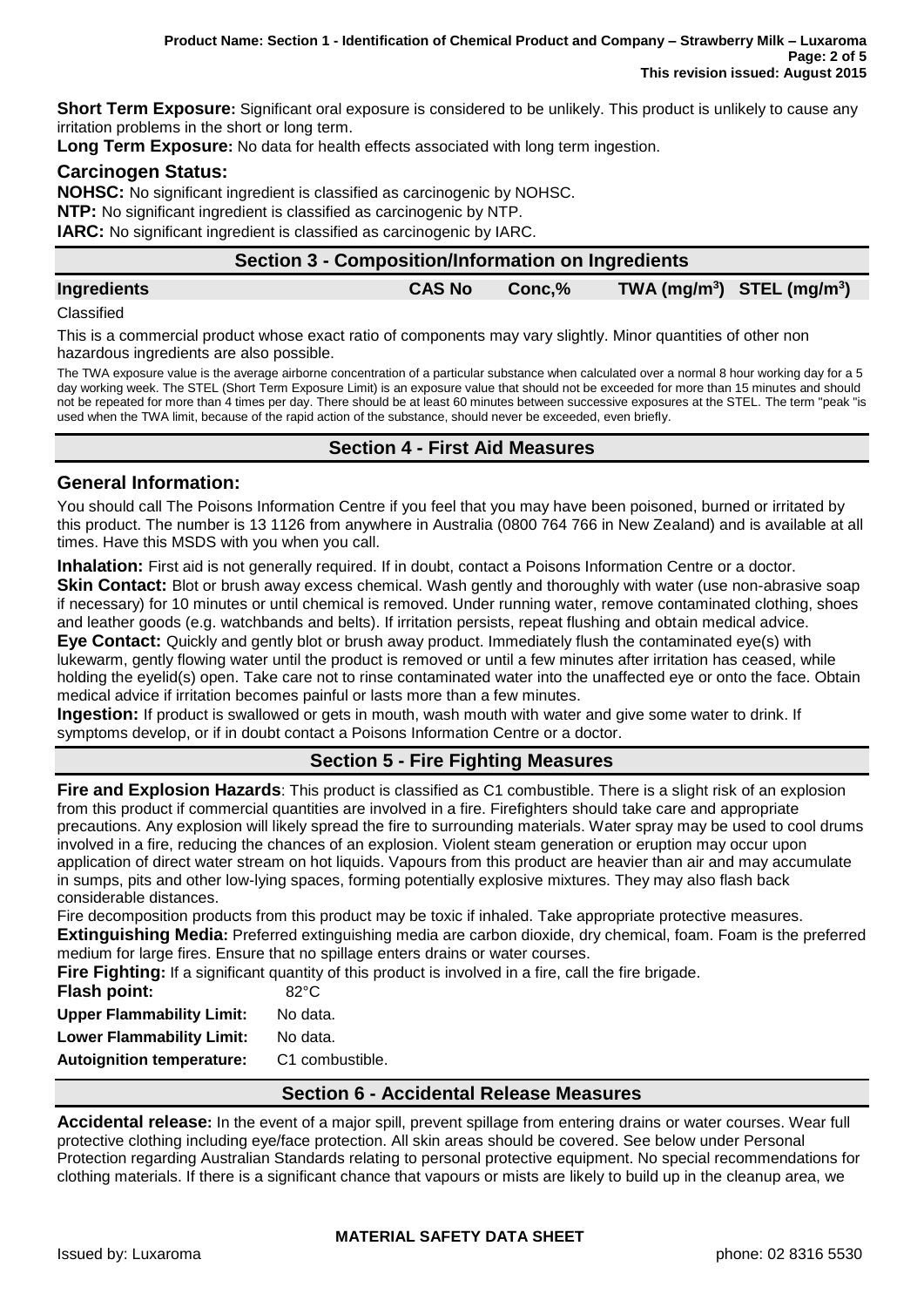#### **Product Name: Section 1 - Identification of Chemical Product and Company – Strawberry Milk – Luxaroma Page: 3 of 5 This revision issued: August 2015**

recommend that you use a respirator. Usually, no respirator is necessary when using this product. However, if you have any doubts consult the Australian Standard mentioned below (section 8).

Stop leak if safe to do so, and contain spill. Absorb onto sand, vermiculite or other suitable absorbent material. If spill is too large or if absorbent material is not available, try to create a dike to stop material spreading or going into drains or waterways. Sweep up and shovel or collect recoverable product into labelled containers for recycling or salvage, and dispose of promptly. Recycle containers wherever possible after careful cleaning. After spills, wash area preventing runoff from entering drains. If a significant quantity of material enters drains, advise emergency services. This material may be suitable for approved landfill. Ensure legality of disposal by consulting regulations prior to disposal. Thoroughly launder protective clothing before storage or re-use. Advise laundry of nature of contamination when sending contaminated clothing to laundry.

# **Section 7 - Handling and Storage**

**Handling:** Keep exposure to this product to a minimum, and minimise the quantities kept in work areas. Check Section 8 of this MSDS for details of personal protective measures, and make sure that those measures are followed. The measures detailed below under "Storage" should be followed during handling in order to minimise risks to persons using the product in the workplace. Also, avoid contact or contamination of product with incompatible materials listed in Section 10.

**Storage:** Make sure that the product does not come into contact with substances listed under "Incompatibilities" in Section 10. Check packaging - there may be further storage instructions on the label.

# **Section 8 - Exposure Controls and Personal Protection**

The following Australian Standards will provide general advice regarding safety clothing and equipment:

Respiratory equipment: **AS/NZS 1715**, Protective Gloves: **AS 2161**, Industrial Clothing: **AS2919**, Industrial Eye Protection: **AS1336** and **AS/NZS 1337**, Occupational Protective Footwear: **AS/NZS2210**.

#### **Exposure Limits TWA (mg/m<sup>3</sup>**

**) STEL (mg/m<sup>3</sup> )** Exposure limits have not been established by NOHSC for this product.

No special equipment is usually needed when occasionally handling small quantities. The following instructions are for bulk handling or where regular exposure in an occupational setting occurs without proper containment systems. **Ventilation:** No special ventilation requirements are normally necessary for this product. However make sure that the work environment remains clean and that vapours and mists are minimised.

**Eye Protection:** Protective glasses or goggles should be worn when this product is being used. Failure to protect your eyes may cause them harm. Emergency eye wash facilities are also recommended in an area close to where this product is being used.

**Skin Protection:** You should avoid contact even with mild skin irritants. Therefore you should wear suitable impervious elbow-length gloves and facial protection when handling this product. See below for suitable material types.

**Protective Material Types:** There is no specific recommendation for any particular protective material type. **Respirator:** Usually, no respirator is necessary when using this product. However, if you have any doubts consult the Australian Standard mentioned above.

Eyebaths or eyewash stations should be provided near to where this product is being used in large (above 5 litre) quantities.

## **Section 9 - Physical and Chemical Properties:**

**Physical Description & colour:** Scented Oil of clear yellow appearance **Odour: Characteristic Odour Boiling Point:** No data **Freezing/Melting Point:** No data **Volatiles:** No data. **Vapour Pressure:** No data. **Vapour Density:** No data. **Specific Gravity:** No data. **Water Solubility:** Insoluble **pH:** No data. **Volatility:** No data. **Odour Threshold:** No data. **Evaporation Rate:** No data. **Coeff Oil/water Distribution:** No data **Autoignition temp:** No data.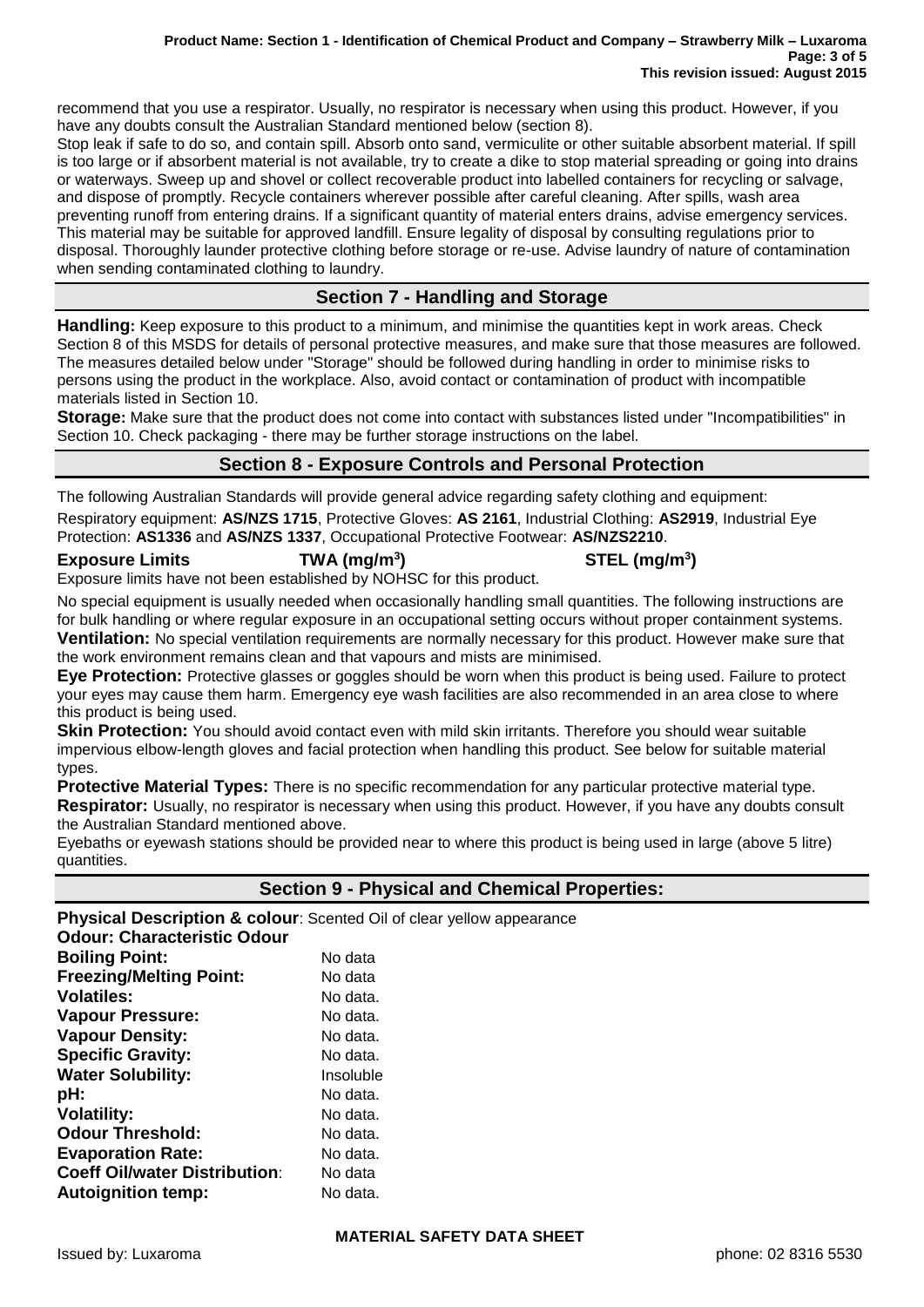# **Section 10 - Stability and Reactivity**

**Reactivity:** This product is unlikely to react or decompose under normal storage conditions. However, if you have any doubts, contact the supplier for advice on shelf life properties.

**Conditions to Avoid:** None known.

**Incompatibilities:** No particular Incompatibilities.

**Fire Decomposition:**

**Polymerisation:** Polymerisation reactions are unlikely; they are not expected to occur.

# **Section 11 - Toxicological Information**

# **Local Effects:**

**Target Organs:** There is no data to hand indicating any particular target organs.

## **Classification of Hazardous Ingredients**

#### Ingredient **Risk Phrases**

No ingredient mentioned in the List of Designated Hazardous Substances is present in this product at hazardous concentrations.

## **Section 12 - Ecological Information**

This product is biodegradable. It will not accumulate in the soil or water or cause long term problems.

## **Section 13 - Disposal Considerations**

**Disposal:** Containers should be emptied as completely as practical before disposal. If possible, recycle containers either in-house or send to recycle company. If this is not practical, send to a commercial waste disposal site. Please do NOT dispose into sewers or waterways.

# **Section 14 - Transport Information**

**ADG Code:** This product is not classified as a Dangerous Good. No special transport conditions are necessary unless required by other regulations.

**IATA REQUIREMENT** - This product is not classified as a Dangerous Good and can be shipped by air

## **Section 15 - Regulatory Information**

**AICS:** All of the significant ingredients in this formulation are to be found in the public AICS Database.

## **Section 16 - Other Information**

#### **This MSDS contains only safety-related information. For other data see product literature.**

| Acronyms:                                                  |                                                                                                                                                                                                                        |  |  |
|------------------------------------------------------------|------------------------------------------------------------------------------------------------------------------------------------------------------------------------------------------------------------------------|--|--|
| <b>ADG Code</b>                                            | Australian Code for the Transport of Dangerous Goods by Road and Rail                                                                                                                                                  |  |  |
| <b>AICS</b>                                                | Australian Inventory of Chemical Substances                                                                                                                                                                            |  |  |
| <b>CAS Number</b>                                          | <b>Chemical Abstracts Service Registry Number</b>                                                                                                                                                                      |  |  |
| <b>Hazchem Number</b>                                      | Emergency action code of numbers and letters that provide information to<br>emergency services especially firefighters                                                                                                 |  |  |
| <b>IARC</b>                                                | International Agency for Research on Cancer                                                                                                                                                                            |  |  |
| <b>NOHSC</b>                                               | National Occupational Health and Safety Commission                                                                                                                                                                     |  |  |
| <b>NOS</b>                                                 | Not otherwise specified                                                                                                                                                                                                |  |  |
| <b>NTP</b>                                                 | National Toxicology Program (USA)                                                                                                                                                                                      |  |  |
| <b>R-Phrase</b>                                            | <b>Risk Phrase</b>                                                                                                                                                                                                     |  |  |
| <b>SUSDP</b>                                               | Standard for the Uniform Scheduling of Drugs & Poisons                                                                                                                                                                 |  |  |
| <b>UN Number</b>                                           | <b>United Nations Number</b>                                                                                                                                                                                           |  |  |
| HOW THE PRODUCT WILL BE HANDLED AND USED IN THE WORKPLACE. | THIS MSDS SUMMARISES OUR BEST KNOWLEDGE OF THE HEALTH AND SAFETY HAZARD INFORMATION OF THE PRODUCT AND<br>HOW TO SAFELY HANDLE AND USE THE PRODUCT IN THE WORKPLACE. EACH USER MUST REVIEW THIS MSDS IN THE CONTEXT OF |  |  |

IF CLARIFICATION OR FURTHER INFORMATION IS NEEDED TO ENSURE THAT AN APPROPRIATE RISK ASSESSMENT CAN BE MADE, THE USER SHOULD CONTACT THIS COMPANY SO WE CAN ATTEMPT TO OBTAIN ADDITIONAL INFORMATION FROM OUR SUPPLIERS OUR RESPONSIBILITY FOR PRODUCTS SOLD IS SUBJECT TO OUR STANDARD TERMS AND CONDITIONS, A COPY OF WHICH IS SENT TO OUR CUSTOMERS AND IS ALSO AVAILABLE ON REQUEST.